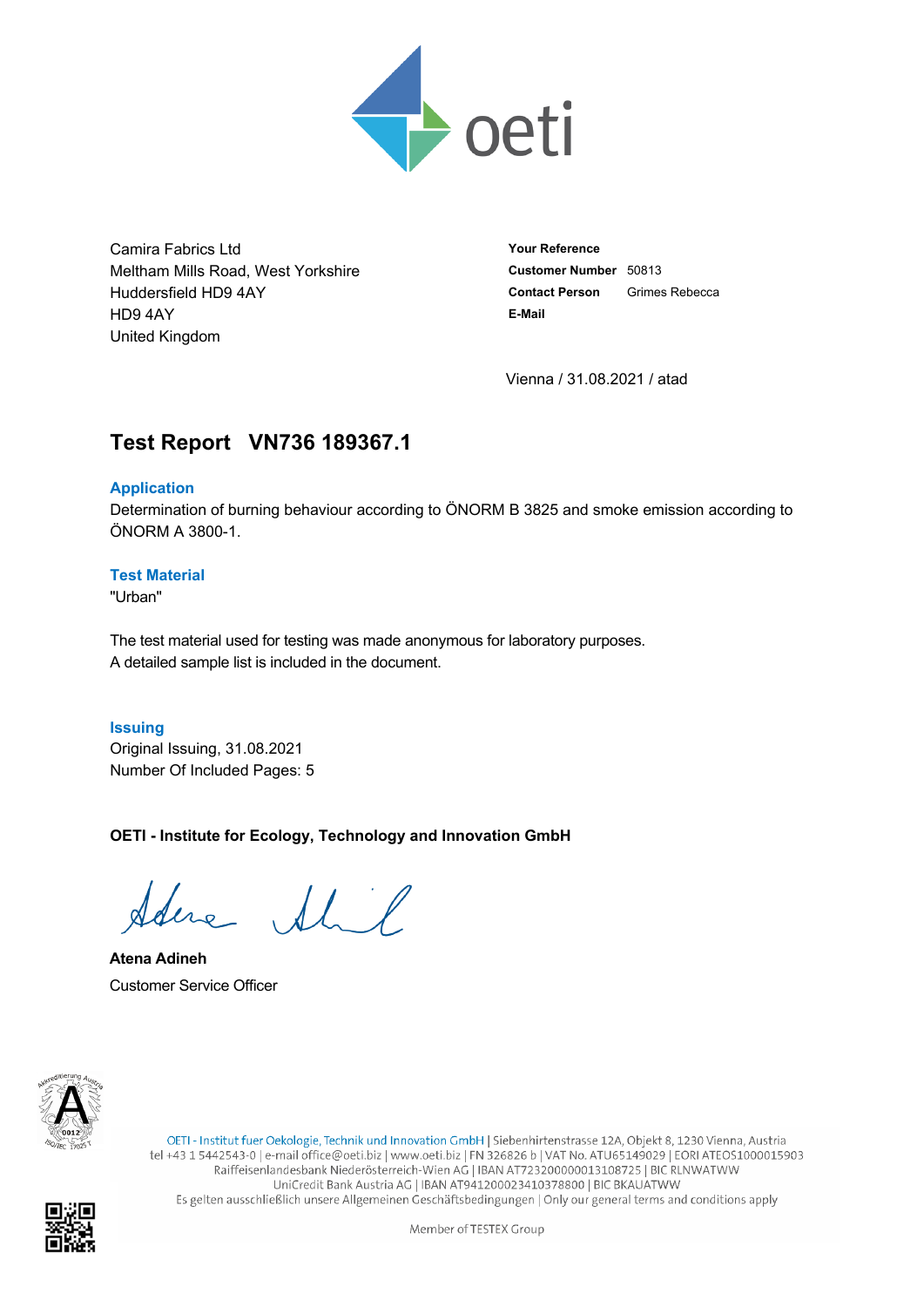

#### **1 Application**

| <b>Date of Order</b>                                   | <b>Scope of Order</b>                                 |  |  |  |  |
|--------------------------------------------------------|-------------------------------------------------------|--|--|--|--|
| 26.07.2021 ا                                           | Description Of Specimen - Textile Fabrics - DIN 60000 |  |  |  |  |
| Burning Behaviour Of Upholstery Fabrics - ÖNORM B 3825 |                                                       |  |  |  |  |
|                                                        | Smoke Emission - ÖNORM A 3800-1                       |  |  |  |  |

#### **2 Samples**

| No. | <b>Receipt</b> | <b>Sample Identification</b> |
|-----|----------------|------------------------------|
|     | 06.08.2021     | "Urban"                      |

(Unless otherwise stated samples are provided by the customer.)

#### **3 Tests Performed / Results**

### **\*Description Of Specimen - Textile Fabrics DIN 60000**

| Tested sample:             | #1 "Urban"                     |
|----------------------------|--------------------------------|
| $ Type\ of\ fibre:$        | 100% Polyester                 |
|                            | (declaration by the applicant) |
| Technological description: | Woven fabric                   |

According to the current version of the relevant European Directives, fibre materials with a mass percentage of < 2 % are not specified.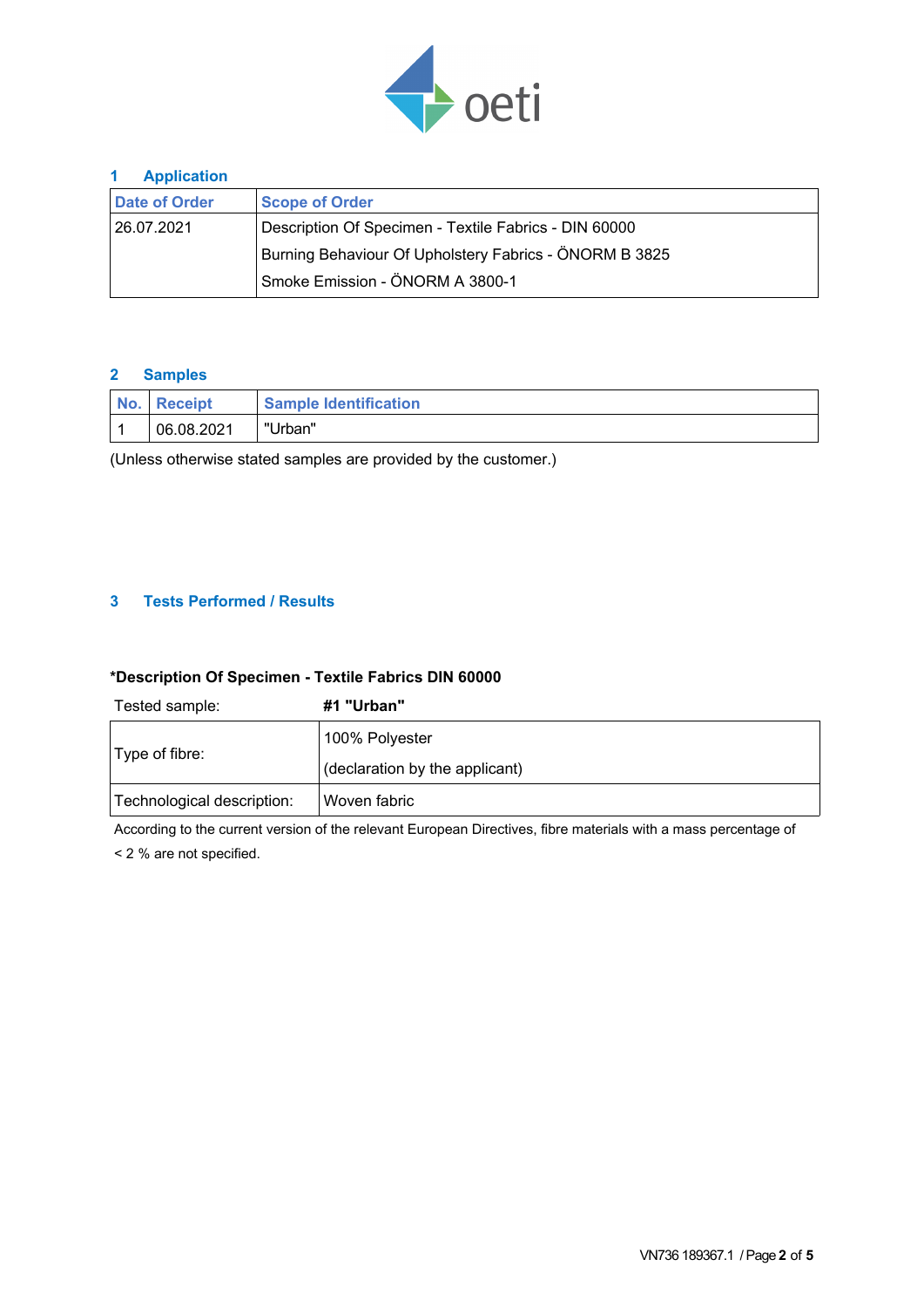

### **Burning Behaviour Of Upholstery Fabrics ÖNORM B 3825**

| Tested sample       | #1 "Urban"                                                       |
|---------------------|------------------------------------------------------------------|
|                     | Arrangement of upholstery: Arrangement A: free chosen upholstery |
| Kind of upholstery: | high resilient foam, properties: Burning behaviour:              |
|                     | "schwerbrennbar" according to ÖNORM A 3800-1, Designation:       |
|                     | RF 5560, Producer: Eurofoam                                      |

Number of test specimens: Longitudinal direction 3 / Cross direction 3

| <b>Direction</b> | <b>Specimen</b> | <b>Burning-</b><br>time<br>[sec] | Afterflame-<br>time [sec] | Afterglow-<br>time [sec] | Flame- spread<br>rate [mm/sec] | Self-<br>extinguishing<br>before reaching<br>measuring<br>mark |
|------------------|-----------------|----------------------------------|---------------------------|--------------------------|--------------------------------|----------------------------------------------------------------|
| Length           |                 | none                             | $\mathbf{0}$              | 0                        | --                             | yes                                                            |
|                  | $\overline{2}$  | none                             | $\mathbf 0$               | 0                        | --                             | yes                                                            |
|                  | 3               | none                             | $\mathbf{0}$              | $\mathbf{0}$             | --                             | yes                                                            |
| Cross            | 1               | none                             | $\mathbf{0}$              | $\mathbf 0$              | --                             | yes                                                            |
|                  | $\overline{2}$  | none                             | $\mathbf{0}$              | 0                        | --                             | yes                                                            |
|                  | 3               | none                             | 0                         | 0                        | --                             | yes                                                            |

Secondary effects of burning:

self-extinguished of fabric and upholstery

#### **Classification**

According to the classification criteria the tested sample can be classified as:

**"schwerbrennbar" according to ÖNORM B 3825**

Comments: This test is a compound test at which the furniture fabric will always be tested combined with upholstery. Classification, therefore, relates only to the described arrangement of specimens and foam used.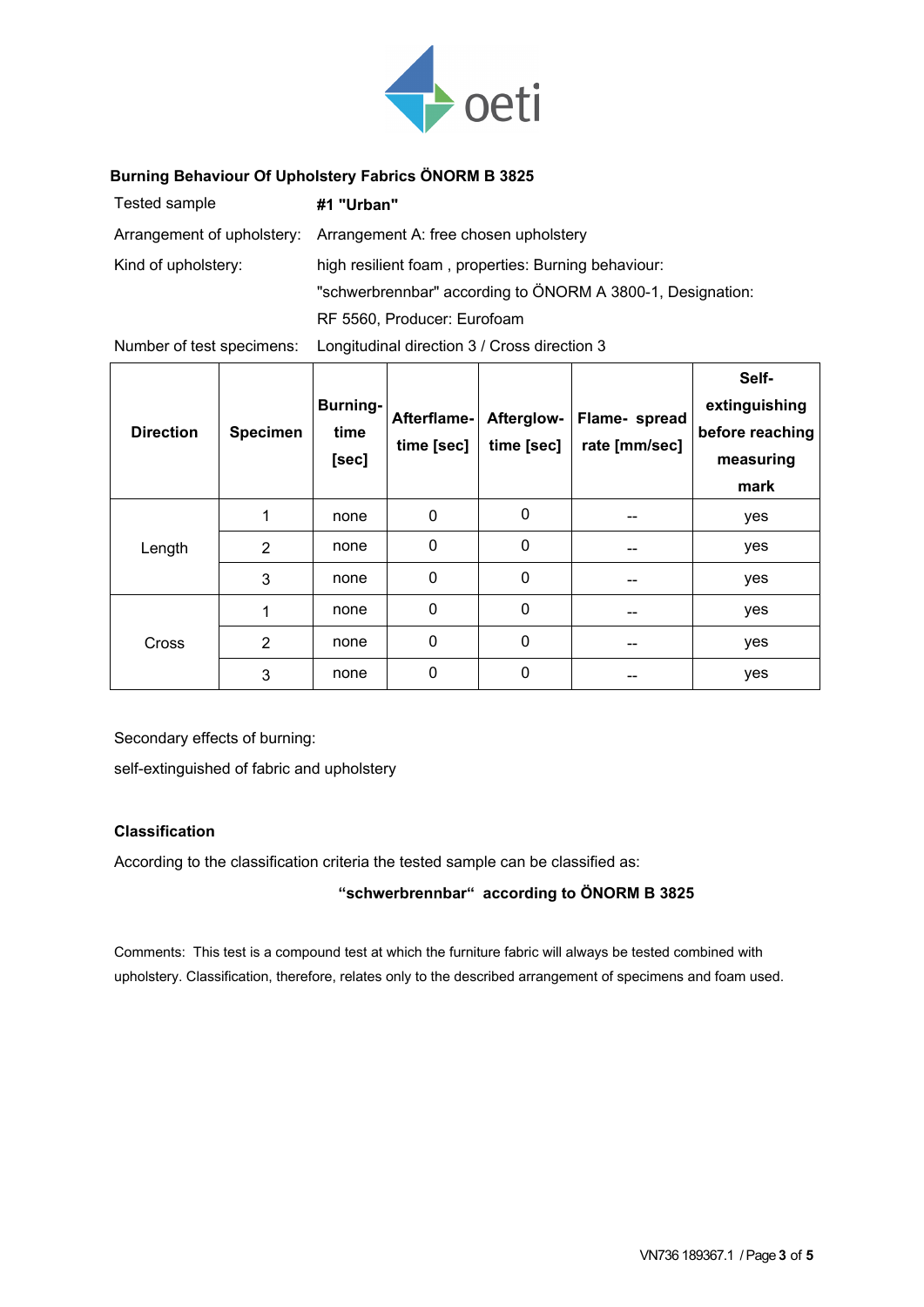

### **Smoke Emission ÖNORM A 3800-1**

Tested sample: **#1 "Urban"**

Arrangement of the specimen: loose

| Maximum smoke emission [%] |            |            |            |            |            |  |  |  |
|----------------------------|------------|------------|------------|------------|------------|--|--|--|
| Specimen 1                 | Specimen 2 | Specimen 3 | Specimen 4 | Specimen 5 | Mean value |  |  |  |
| 26                         | 18         | 18         | 19         | 18         | 20         |  |  |  |

### **Classification**

According to the classification criteria the tested sample can be classified as:

## **"Qualmbildungsklasse Q1 – schwachqualmend"**

according to ÖNORM A 3800-1